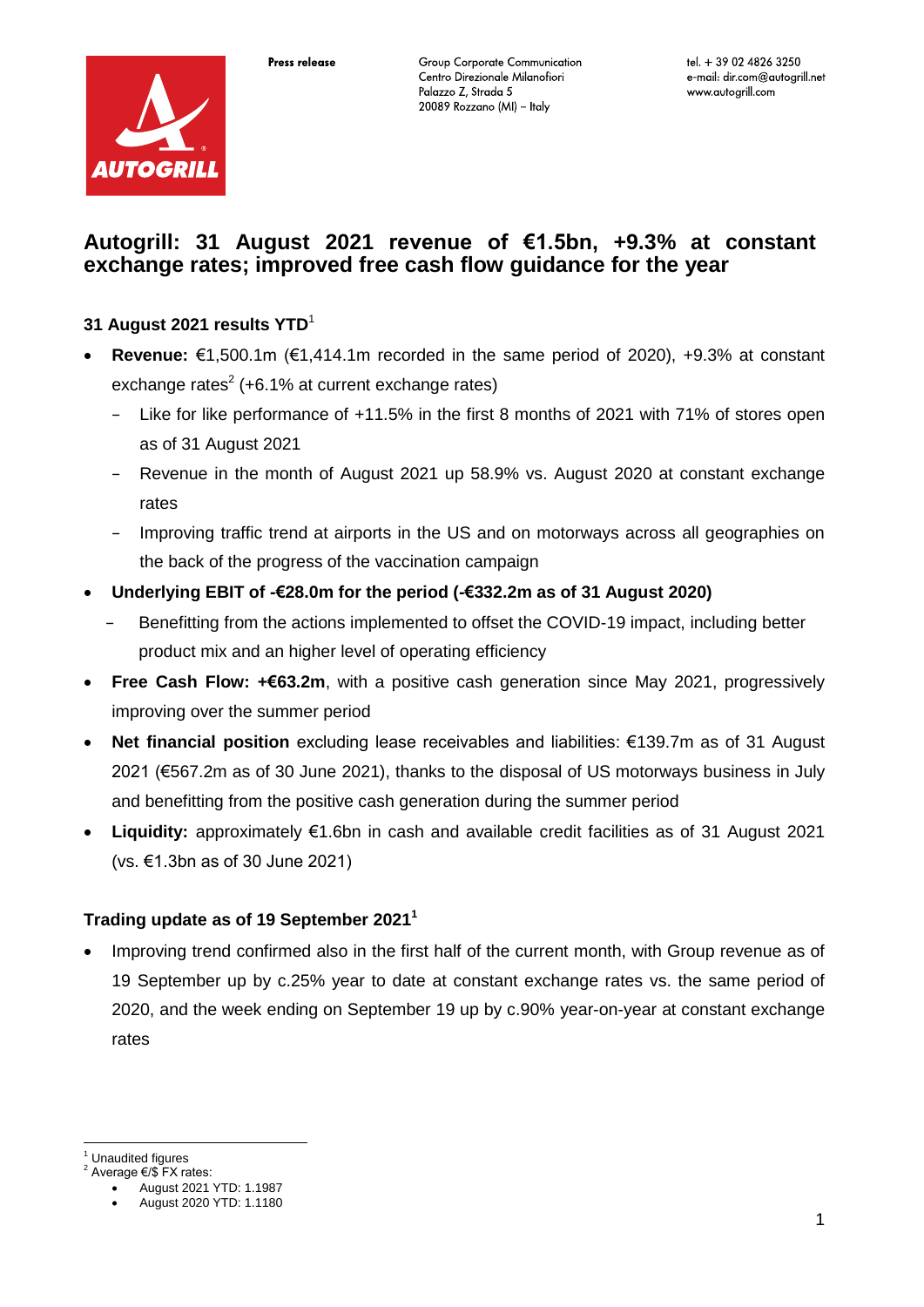

# **2021 and 2024 Guidance**

- **FY2021 guidance improved on the back of the positive performance during the summer period:**
	- − FCF for the year increased to a range between circa -€15m and circa +€30m from previous guidance between circa -€65m and circa -€15m
	- The revised guidance for the year is based upon the assumption that the current level of traffic will sustain for the rest of the year
	- − To be reminded that the FCF indicator is before the net proceeds from the disposal of the US motorways business $3$
- **FY2024 targets remain unchanged**

*Milan, 30 September 2021* – The Board of Directors of Autogrill S.p.A. (Milan: AGL IM), which convened today, reviewed and approved the consolidated revenue performance for the eight months ended 31 August 2021.

# **Group revenue for the eight months ended 31 August 2021**

|                                             | Organic growth          |                           |                                            |                       |                           |                   |                           |                          |                                              |                          |
|---------------------------------------------|-------------------------|---------------------------|--------------------------------------------|-----------------------|---------------------------|-------------------|---------------------------|--------------------------|----------------------------------------------|--------------------------|
| $\epsilon$ m                                | August 2021<br>YTD      | August 2020<br><b>YTD</b> | <b>FX</b>                                  | Like for Like         |                           | Openings          | Closings                  | Acquisitions             | <b>Disposals</b>                             | Calendar                 |
| North America (*)                           | 731.2                   | 607.7                     | (38.1)                                     | 141.7                 | 25.6%                     | 35.1              | (6.2)                     | $\overline{\phantom{a}}$ | (9.0)                                        | $\overline{\phantom{a}}$ |
| International                               | 90.8                    | 185.7                     | (2.5)                                      | (82.4)                | $-47.7%$                  | 0.7               | (9.1)                     |                          | $\overline{\phantom{a}}$                     | (1.6)                    |
| Europe<br>Italy<br>Other European countries | 678.2<br>479.8<br>198.4 | 620.7<br>385.3<br>235.4   | (1.3)<br>$\overline{\phantom{a}}$<br>(1.3) | 90.5<br>97.4<br>(6.9) | 15.7%<br>25.9%<br>$-3.4%$ | 9.2<br>6.2<br>3.0 | (17.9)<br>(7.6)<br>(10.3) |                          | (19.5)<br>$\overline{\phantom{a}}$<br>(19.5) | (3.4)<br>(1.5)<br>(1.9)  |
| <b>Total REVENUE</b>                        | 1.500.1                 | 1.414.1                   | (41.9)                                     | 149.9                 | 11.5%                     | 45.0              | (33.2)                    | ٠                        | (28.5)                                       | (5.0)                    |
| <sup>(*)</sup> North America - m\$          | 876.4                   | 679.4                     | 3.3                                        | 169.9                 | 25.6%                     | 42.0              | (7.5)                     | $\overline{\phantom{0}}$ | (10.8)                                       | $\overline{\phantom{a}}$ |

**Revenue growth by region** 

- Consolidated revenue of €1,500.1m as of 31 August 2021 year to date, an increase of 9.3% at constant exchange rates (+6.1% at current exchange rates) compared to €1,414.1m recorded in the same period of 2020
- Like for like revenue performance: +11.5%
	- − 71% of total stores open as of 31 August 2021
- Revenue up 58.9% at constant exchange rates in the month of August 2021, thanks to the continued progress on vaccination programmes and the traffic recovery

 3 The Underlying KPIs exclude any capital gain from disposals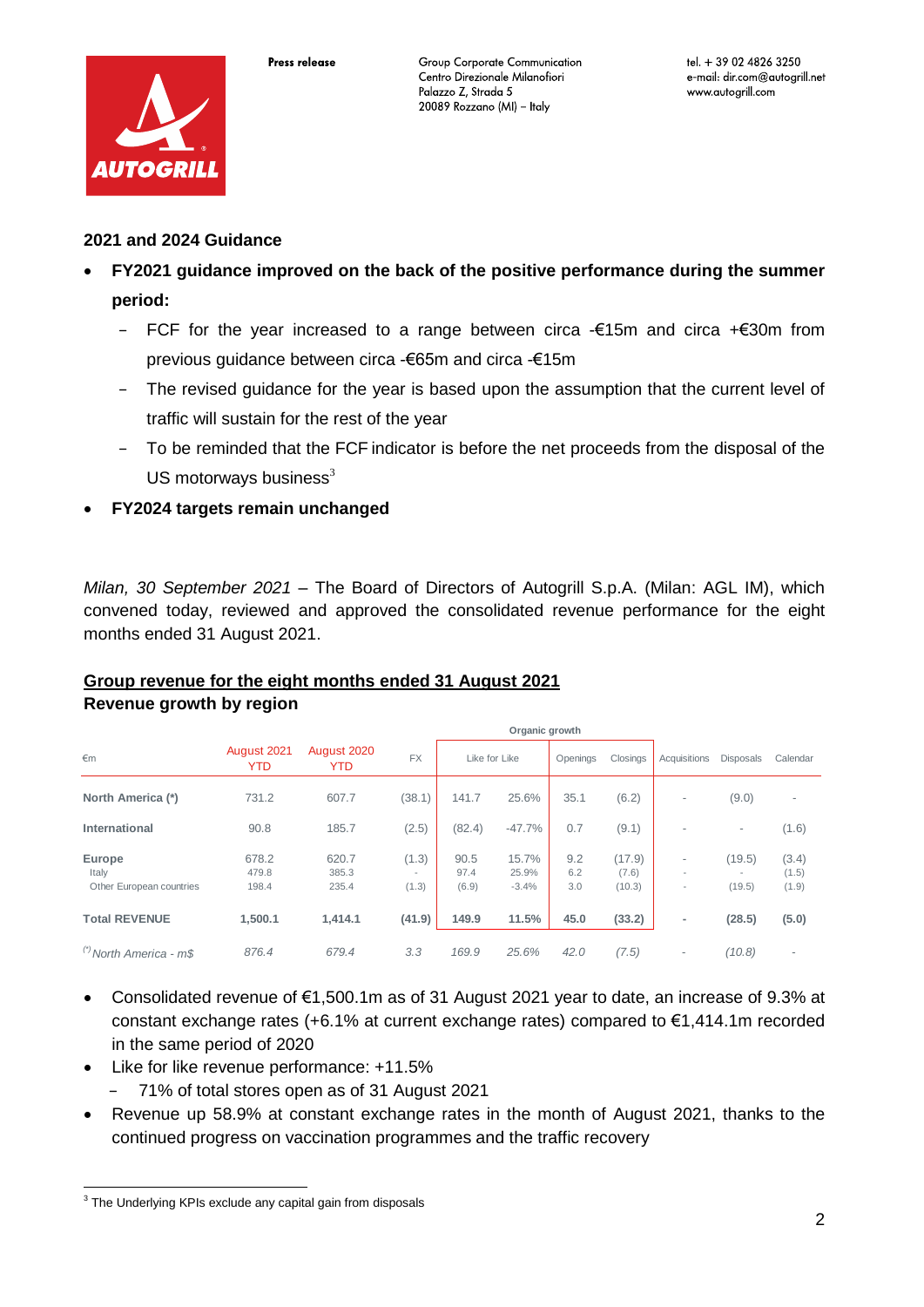

- New openings and closings: the new openings at airports in North America (Salt Lake City and Las Vegas) were partially offset by the footprint rationalization across all geographies
- Acquisitions and disposals: disposals of the motorways business in North America (-€9.0m) and concession business in Spain (-€19.5m)
- Calendar: negative impact of €5.0m due to the fact that 2020 was a leap year
- Currency: negative impact of €41.9m, mainly due to the depreciation of the US Dollar against the Euro
- North America: like for like performance of +25.6% year-to-date
	- − 64% of total stores open as of 31 August 2021
	- Revenue up 166.4% at constant exchange rates in the month of August 2021 vs. August 2020
- International: like for like performance of -47.7% year-to-date
	- − 57% of total stores open as of 31 August 2021
	- − Revenue up 87.5% at constant exchange rates in the month of August 2021 vs. August 2020
- Europe: like for like performance of +15.7% year-to-date
	- − 92% of total stores open as of 31 August 2021 of which: Italy 96%, other European countries 87%
	- Revenue up 17.3% at constant exchange rates in the month of August 2021 vs. August 2020

|                        | Organic growth     |                    |           |               |          |          |          |                          |                  |          |
|------------------------|--------------------|--------------------|-----------|---------------|----------|----------|----------|--------------------------|------------------|----------|
| $\epsilon$ m           | August 2021<br>YTD | August 2020<br>YTD | <b>FX</b> | Like for Like |          | Openings | Closings | <b>Acquisitions</b>      | <b>Disposals</b> | Calendar |
| <b>Airports</b>        | 734.0              | 729.7              | (35.7)    | 28.6          | 4.2%     | 30.6     | (14.4)   | $\overline{\phantom{a}}$ | (3.0)            | (2.0)    |
| <b>Motorways</b>       | 680.0              | 574.5              | (6.5)     | 137.0         | 25.8%    | 12.8     | (16.2)   | $\overline{\phantom{a}}$ | (19.5)           | (2.2)    |
| <b>Others Channels</b> | 86.1               | 109.9              | 0.3       | (15.8)        | $-15.7%$ | 1.6      | (2.6)    |                          | (6.1)            | (0.9)    |
| <b>Total REVENUE</b>   | 1.500.1            | 1,414.1            | (41.9)    | 149.9         | 11.5%    | 45.0     | (33.2)   | $\sim$                   | (28.5)           | (5.0)    |

### **Revenue by channel**

|                      |         | August 2021 August 2020 | Change     |             |  |
|----------------------|---------|-------------------------|------------|-------------|--|
| €m                   | YTD     | YTD                     | Current FX | Constant FX |  |
| Airports             | 734.0   | 729.7                   | 0.6%       | 5.7%        |  |
| Motorways            | 680.0   | 574.5                   | 18.4%      | 19.7%       |  |
| Other channels       | 86.1    | 109.9                   | $-21.6%$   | $-21.3%$    |  |
| <b>Total Revenue</b> | 1,500.1 | 1.414.1                 | 6.1%       | 9.3%        |  |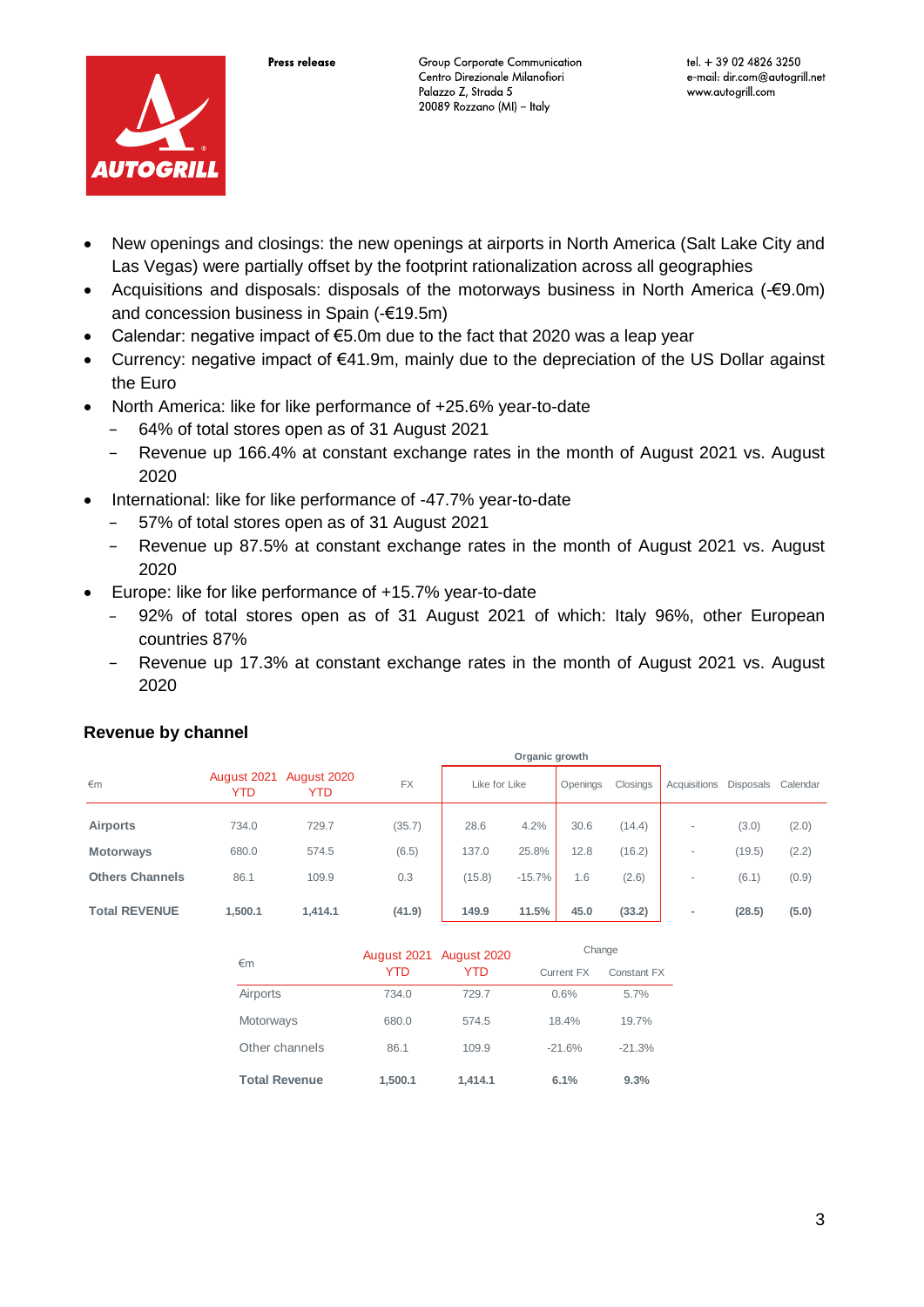

# **Revenue by geography**

### **North America**

- Revenue of \$876.4m as of 31 August 2021 YTD, an increase of 28.4% at constant exchange rates (+29.0% at current exchange rate) compared to \$679.4m in the same period of 2020
	- − Like for like revenue performance of +25.6%
	- − 64% stores open as of 31 August 2021
	- − Revenue up 166.4% at constant exchange rates in the month of August 2021 vs. August 2020
	- − Sale of the US motorways business in July 2021

#### **Revenue bridge**



|                      | Revenue by geography       |       |                   |             |  |  |
|----------------------|----------------------------|-------|-------------------|-------------|--|--|
|                      | August 2021<br>August 2020 |       | Change            |             |  |  |
| $\mathsf{Sm}$        | YTD                        | YTD   | <b>Current FX</b> | Constant FX |  |  |
| <b>US</b>            | 861.0                      | 641.1 | 34.3%             | 34.3%       |  |  |
| Canada               | 15.5                       | 38.3  | $-59.6\%$         | $-62.9%$    |  |  |
| <b>Total Revenue</b> | 876.4                      | 679.4 | 29.0%             | 28.4%       |  |  |

|                      | Revenue by channel |             |                   |             |  |  |
|----------------------|--------------------|-------------|-------------------|-------------|--|--|
|                      | August 2021        | August 2020 | Change            |             |  |  |
| $\mathsf{Sm}$        | YTD                | YTD         | <b>Current FX</b> | Constant FX |  |  |
| Airports             | 741.1              | 579.2       | 27.9%             | 27.2%       |  |  |
| Motorways            | 127.6              | 96.6        | 32.1%             | 32.1%       |  |  |
| Other channels       | 7.8                | 3.6         | 118.0%            | 118.0%      |  |  |
| <b>Total Revenue</b> | 876.4              | 679.4       | 29.0%             | 28.4%       |  |  |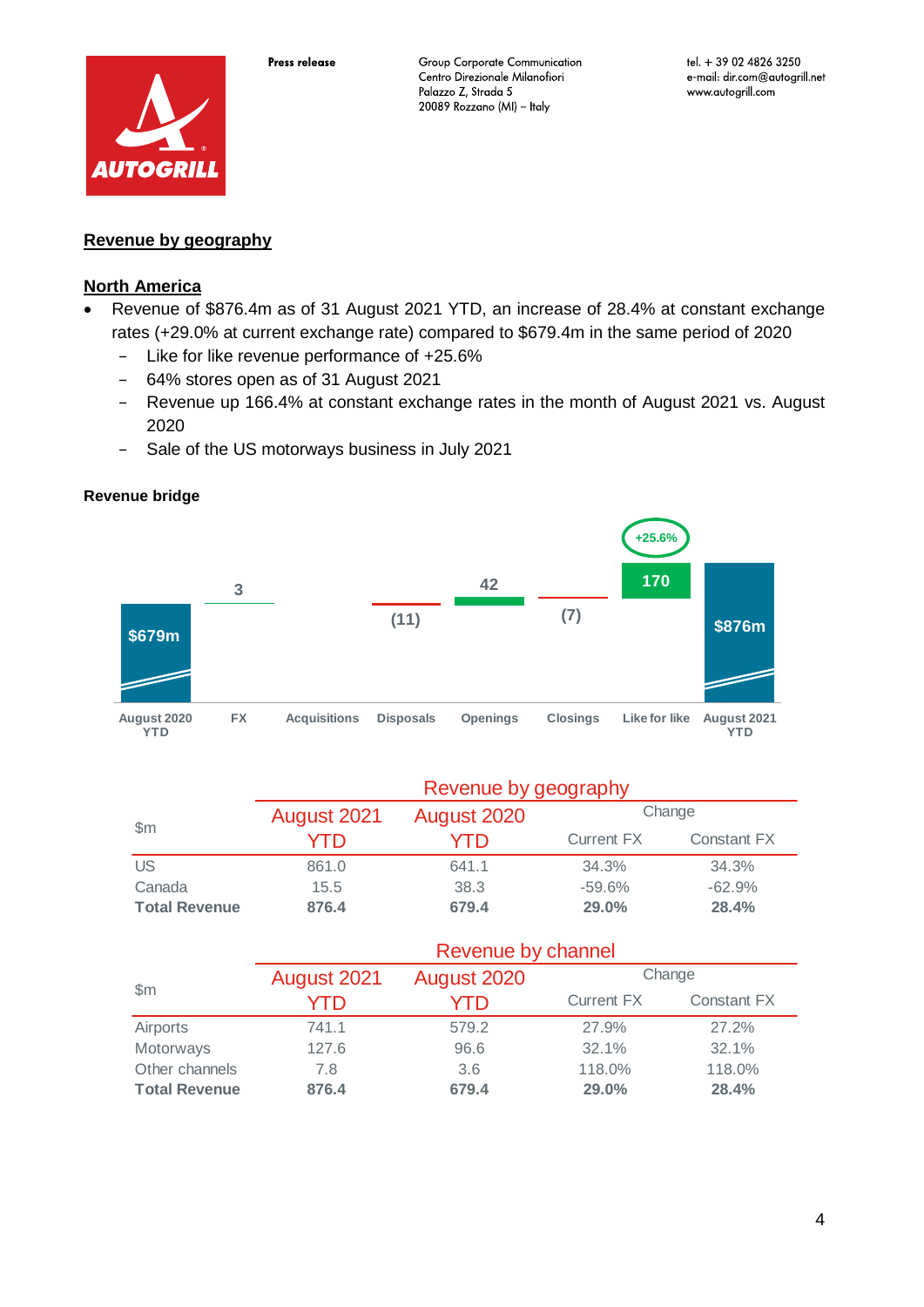

## **International**

- Revenue of €90.8m as of 31 August 2021 YTD, a decrease of 50.5% at constant exchange rates (-51.1% at current exchange rate) compared to €185.7m of the same period of 2020
	- − Like for like revenue performance of -47.7%, negatively impacted by the persisting weakness of international air traffic
	- − 57% of total stores open as of 31 August 2021
	- − Revenue up 87.5% at constant exchange rates in the month of August 2021 vs. August 2020

### **Revenue bridge**



|                      | Revenue by geography |             |            |             |  |  |
|----------------------|----------------------|-------------|------------|-------------|--|--|
| €m                   | August 2021          | August 2020 | Change     |             |  |  |
|                      | YTD                  | YTD.        | Current FX | Constant FX |  |  |
| Northern Europe      | 55.4                 | 119.5       | $-53.7\%$  | $-54.2\%$   |  |  |
| Rest of the World    | 35.4                 | 66.2        | $-46.5%$   | $-43.2%$    |  |  |
| <b>Total Revenue</b> | 90.8                 | 185.7       | $-51.1%$   | $-50.5%$    |  |  |

|                      | Revenue by channel         |       |                   |             |  |  |
|----------------------|----------------------------|-------|-------------------|-------------|--|--|
|                      | August 2021<br>August 2020 |       | Change            |             |  |  |
| €m                   | YTD                        | YTD   | <b>Current FX</b> | Constant FX |  |  |
| Airports             | 72.3                       | 154.1 | $-53.0%$          | $-52.3%$    |  |  |
| Other channels       | 18.4                       | 31.7  | $-41.8%$          | $-41.9%$    |  |  |
| <b>Total Revenue</b> | 90.8                       | 185.7 | $-51.1%$          | $-50.5%$    |  |  |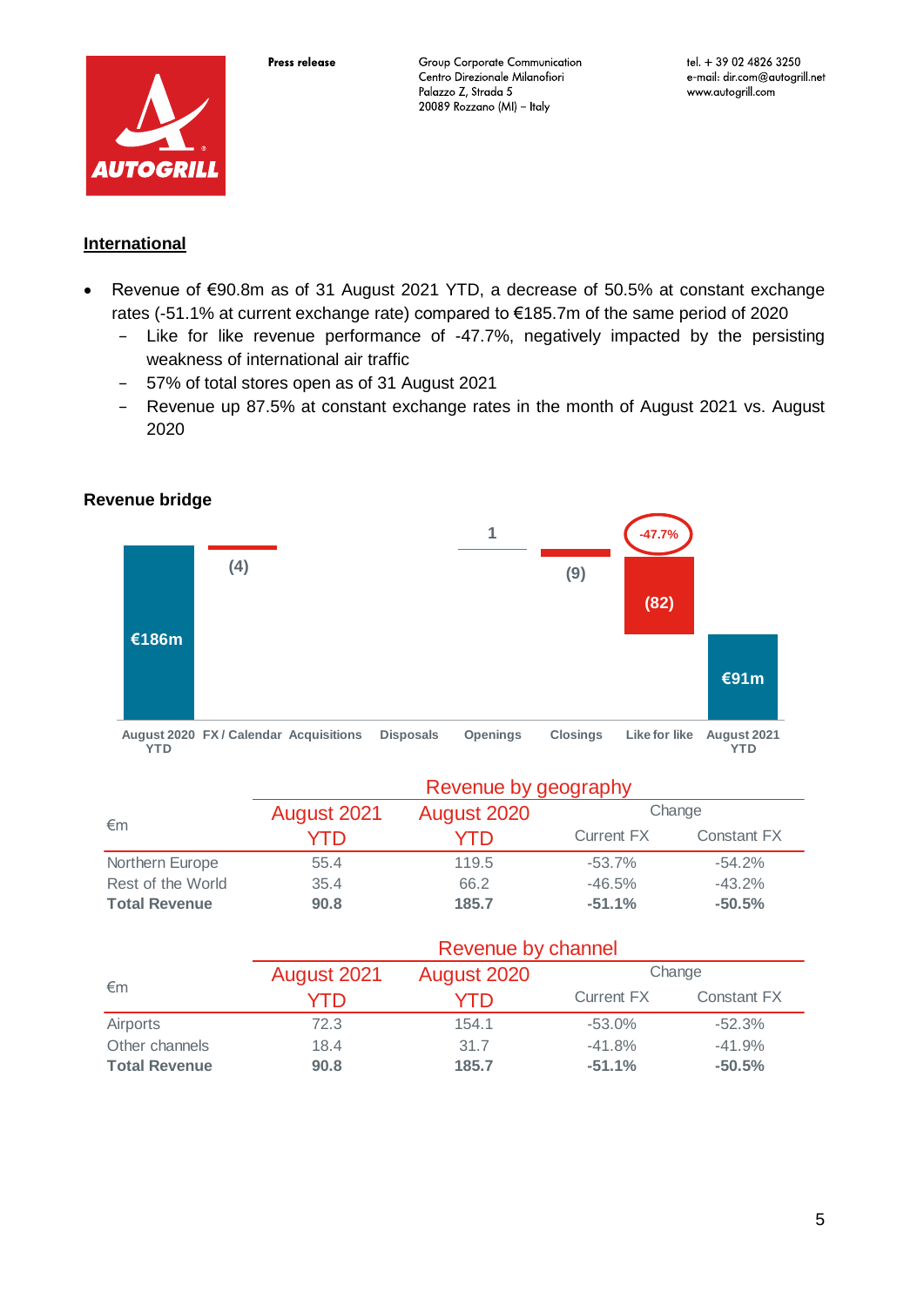

# **Europe**

- Revenue of €678.2m as of 31 August 2021 YTD, an increase of 9.5% at constant exchange rate (+9.3% at current exchange rate) compared to €620.7m of the same period of 2020
	- − Like for like performance of +15.7%, driven by the traffic rebound on motorway channel, particularly during the summer period
		- Revenue trend in summer has been stronger than traffic on the Italian motorway
		- Some airports benefitted from the recovery of the traffic within Europe during summer
	- 92% of total stores open as of 31 August 2021 (of which: Italy 96%, other European countries 87%)
	- − Revenue up 17.3% at constant exchange rates in the month of August 2021 vs. August 2020
	- − Sale of the concession business in Spain at the end of 2020



**August 2020 FX / Calendar Acquisitions Disposals Openings Closings Like for like August 2021 YTD** August 2021

|                          | Revenue by geography    |       |                   |             |  |  |
|--------------------------|-------------------------|-------|-------------------|-------------|--|--|
|                          | August 2021 August 2020 |       | Change            |             |  |  |
| €m                       | YTD                     | YTD   | <b>Current FX</b> | Constant FX |  |  |
| Italy                    | 479.8                   | 385.3 | 24.5%             | 24.5%       |  |  |
| Other European countries | 198.4                   | 235.4 | $-15.7\%$         | $-15.2%$    |  |  |
| <b>Total Revenue</b>     | 678.2                   | 620.7 | 9.3%              | 9.5%        |  |  |

|                      | Revenue by channel      |       |                   |                    |  |  |
|----------------------|-------------------------|-------|-------------------|--------------------|--|--|
|                      | August 2021 August 2020 |       | Change            |                    |  |  |
| $\epsilon$ m         | YTD                     | YTD   | <b>Current FX</b> | <b>Constant FX</b> |  |  |
| Motorways            | 573.6                   | 488.1 | 17.5%             | 17.7%              |  |  |
| Airports             | 43.4                    | 57.5  | $-24.5%$          | $-24.1%$           |  |  |
| Other channels       | 61.2                    | 75.0  | $-18.4%$          | $-18.2%$           |  |  |
| <b>Total Revenue</b> | 678.2                   | 620.7 | 9.3%              | 9.5%               |  |  |

### **Revenue bridge**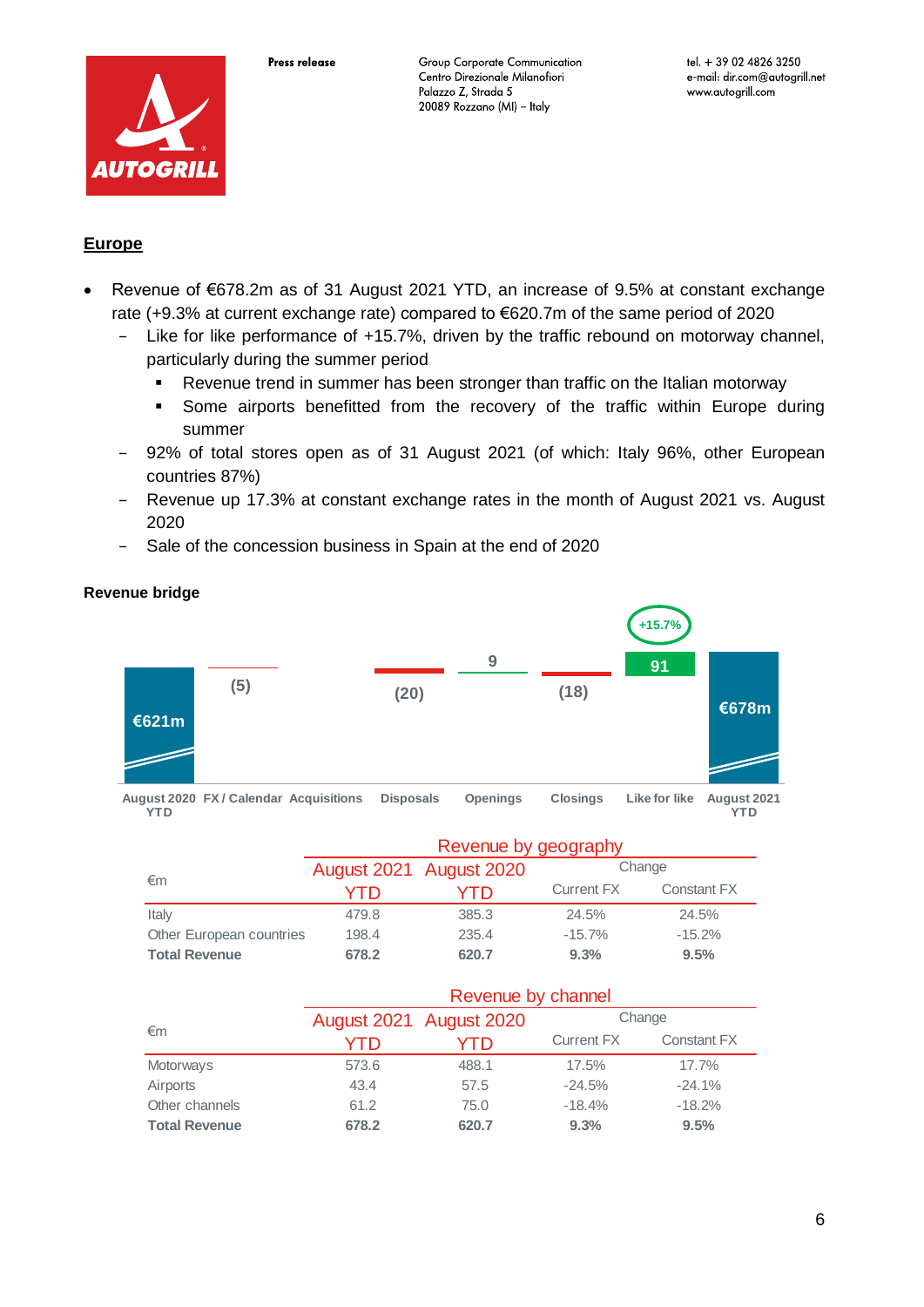

#### **FY2021 guidance improved**

 The FY2021 guidance is improved on the back of the positive performance during the summer period, and is based upon the assumption that the current level of traffic will sustain for the rest of the year, and is updated as follows:

|                                             | FY2021 guidance<br>(March 2021) | FY2021 revised<br>guidance<br>(July 2021) | <b>FY2021 revised</b><br>quidance<br>(September 2021) |
|---------------------------------------------|---------------------------------|-------------------------------------------|-------------------------------------------------------|
| Revenue (in billions of Euro)               | <b>Between</b>                  | <b>Between</b>                            | <b>Between</b>                                        |
|                                             | 2.3 and 2.7                     | $2.3$ and $2.6$                           | 2.3 and 2.6                                           |
| Underlying EBIT Margin                      | <b>Between</b>                  | <b>Between</b>                            | <b>Between</b>                                        |
|                                             | $\sim$ -13.0% and $\sim$ -6.0%  | $\sim$ -5.0% and $\sim$ -2.0%             | $\sim$ -4.0% and $\sim$ -2.0%                         |
| Underlying net result (in millions of Euro) | <b>Between</b>                  | <b>Between</b>                            | <b>Between</b>                                        |
|                                             | $\sim$ -300 and $\sim$ -200     | $\sim$ -220 and $\sim$ -160               | $\sim$ -200 and $\sim$ -160                           |
| Capex / revenue                             | Not above 6.0%                  | Not above 6.0%                            | Not above 6.0%                                        |
| Free Cash Flow (in millions of Euro)        | <b>Between</b>                  | <b>Between</b>                            | <b>Between</b>                                        |
|                                             | $\sim$ - 120 and $\sim$ - 70    | $\sim$ - 65 and $\sim$ - 15               | $\sim$ - 15 and $\sim$ + 30                           |

- To be reminded that the FCF indicator is before the net proceeds from the disposal of the US motorways business<sup>3</sup>
- $\bullet$   $\in$ / $\$$  FX rate: 1.21

#### **FY2024 targets remain unchanged**

- Revenue: €4.5bn
- Underlying EBIT margin: around 6%, about 140bps more compared to FY2019
- Capex as a percentage of revenue: between 4.8% and 5.4%
- FCF: between €130m and €160m
- $\bullet$   $\in$ /\$ FX rate: 1.22